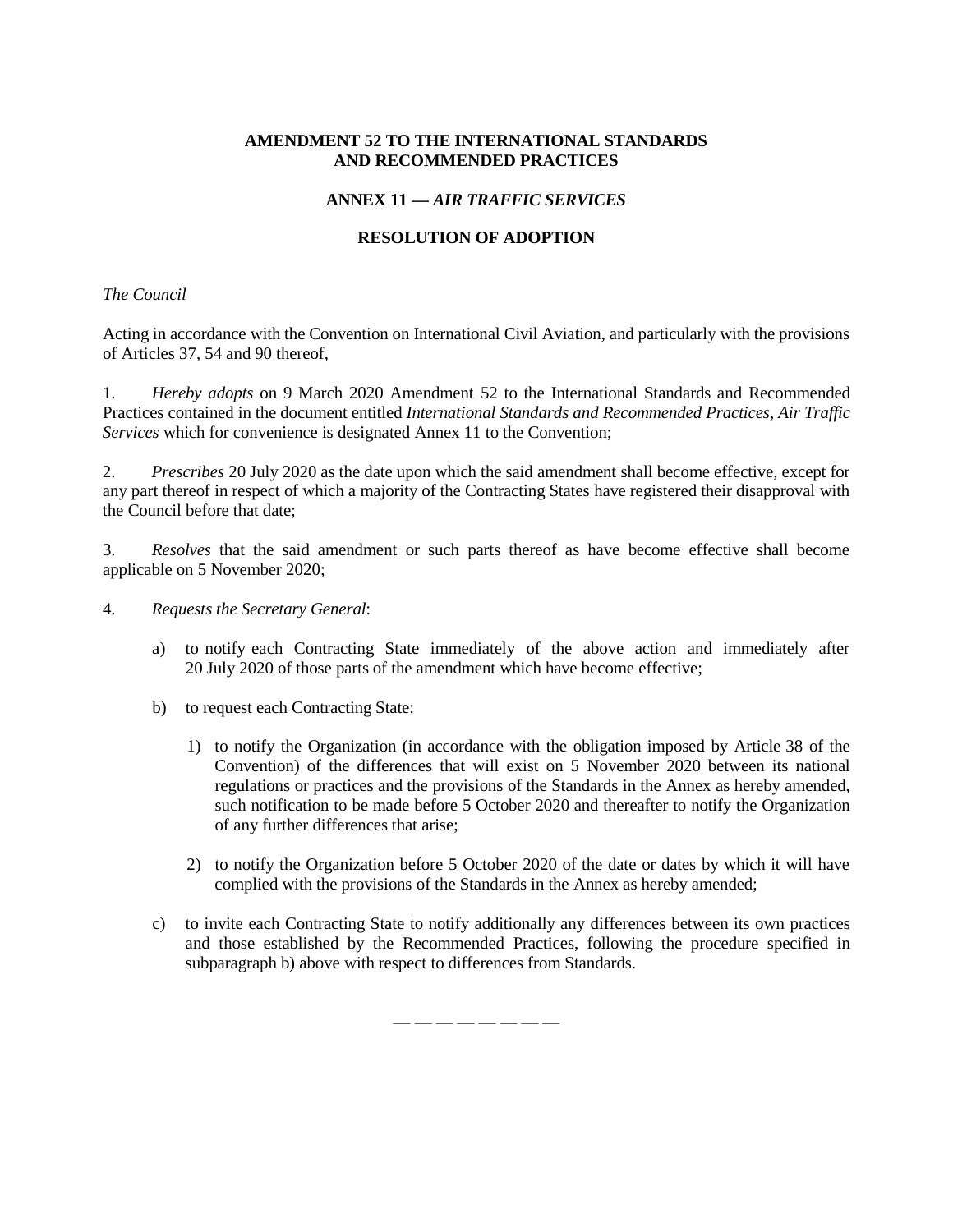# **NOTES ON THE PRESENTATION OF THE AMENDMENT TO ANNEX 11**

1. The text of the amendment is arranged to show deleted text with a line through it and new text highlighted with grey shading, as shown below:

| Text to be deleted is shown with a line through it.                                                                                               | text to be deleted                |
|---------------------------------------------------------------------------------------------------------------------------------------------------|-----------------------------------|
| New text to be inserted is highlighted with grey shading.                                                                                         | new text to be inserted           |
| Text to be deleted is shown with a line through it<br>followed by the replacement text which is highlighted<br>with grey shading.                 | new text to replace existing text |
| 2.<br>The sources of the amendment to Annex 11 arise from:                                                                                        |                                   |
| Source                                                                                                                                            | Annotation                        |
| Various sources, including the Task Force on Risks to Civil<br>Aviation arising from Conflict Zones (TF RCZ) (C-DEC 203/1)<br>and the Secretariat | <b>Source A</b>                   |
|                                                                                                                                                   |                                   |

1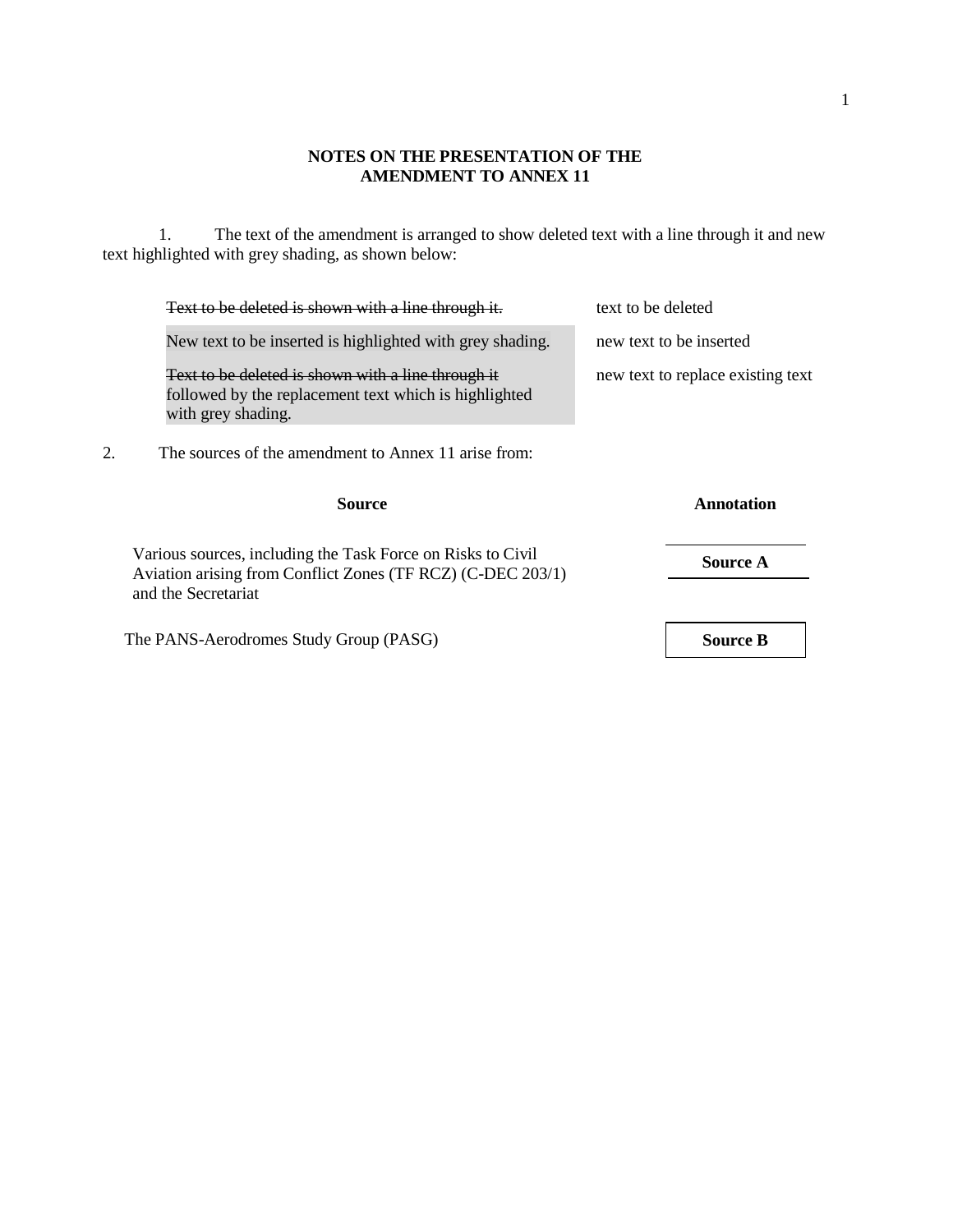#### **TEXT OF AMENDMENT 52 TO THE**

# **INTERNATIONAL STANDARDS AND RECOMMENDED PRACTICES**

#### **AIR TRAFFIC SERVICES**

## **ANNEX 11 TO THE CONVENTION ON INTERNATIONAL CIVIL AVIATION**

### **Source A**

#### **CHAPTER 2. GENERAL**

**…**

**2.19 Coordination of activities potentially hazardous to civil aircraft**

2.19.1 The arrangements for activities potentially hazardous to civil aircraft, whether over the territory of a State or over the high seas, shall be coordinated with the appropriate air traffic services authorities. The coordination shall be effected early enough to permit timely promulgation of information regarding the activities in accordance with the provisions of Annex 15 *Procedures for Air Navigation Services — Aeronautical Information Management* (PANS-AIM, Doc 10066).

2.19.1.1 **Recommendation.—** *If the appropriate ATS authority is not that of the State where the organization planning the activities is located, initial coordination should be effected through the ATS authority responsible for the airspace over the State where the organization is located.*

2.19.2 The objective of the coordination shall be to achieve the best arrangements which will avoid hazards to civil aircraft and minimize interference with the normal operations of such aircraft.

2.19.2.1 **Recommendation.—** *In determining these arrangements the following should be applied:*

a) the locations or areas, times and durations for the activities should be selected to avoid closure or *realignment of established ATS routes, blocking of the most economic flight levels, or delays of scheduled aircraft operations, unless no other options exist;*

b) the size of the airspace designated for the conduct of the activities should be kept as small as possible;

*c) direct communication between the appropriate ATS authority or air traffic services unit and the organization or unit conducting the activities should be provided for use in the event that civil aircraft emergencies or other unforeseen circumstances require discontinuation of the activities.*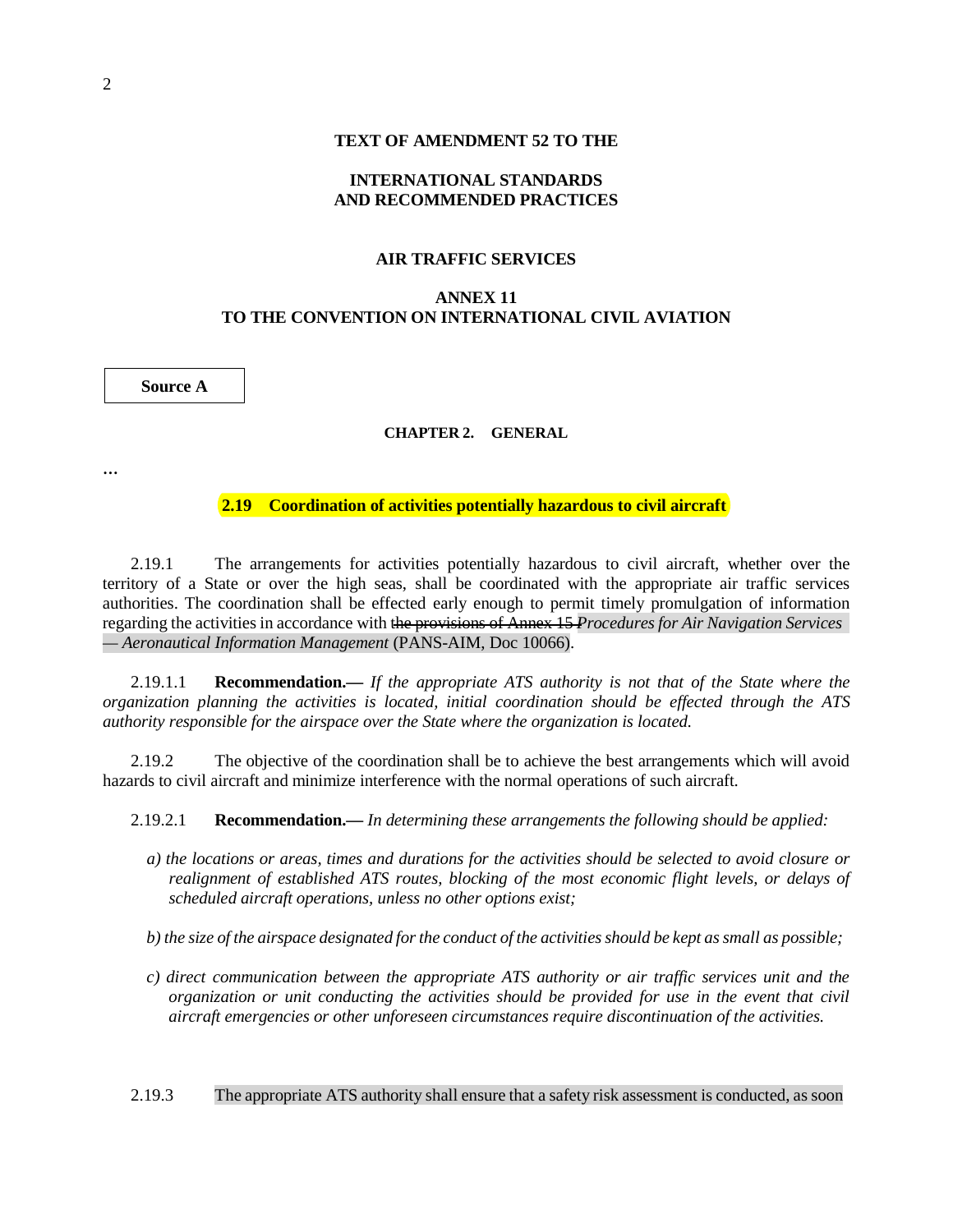as practicable, for activities potentially hazardousto civil aircraft and that appropriate risk mitigation measures are implemented.

*Note 1.— Such risk mitigation measures may include, but would not be limited to, airspace restriction or temporary withdrawal of established ATS routes or portions thereof.*

*Note 2.— Guidance on safety risk management can be found in the* Safety Management Manual (SMM) (*Doc 9859*)*.*

2.19.3.1 States shall establish procedures to enable the organization or unit conducting or identifying activities potentially hazardous to civil aircraft to contribute to the safety risk assessment in order to facilitate consideration of all relevant safety-significant factors.

*Note.— Guidance on collaborative decision making (CDM*) *processes for safety risk assessment and promulgation through NOTAM that could involve military authorities can be found in the* Manual Concerning Safety Measures Relating to Military Activities Potentially Hazardous to Civil Aircraft Operations *(Doc 9554).*

2.19.34 The appropriate ATS authorities shall be responsible for initiating the promulgation of information regarding the activities.

2.19.45 **Recommendation.—** *If activities potentially hazardous to civil aircraft take place on a regular or continuing basis, special committees should be established as required to ensure that the requirements of all parties concerned are adequately coordinated*

*Editorial note.— Renumber* subsequent paragraphs accordingly.

**…**

## **2.29 Safety management**

*Editorial note.— Replace* the term "safety assessment" by "safety risk assessment".